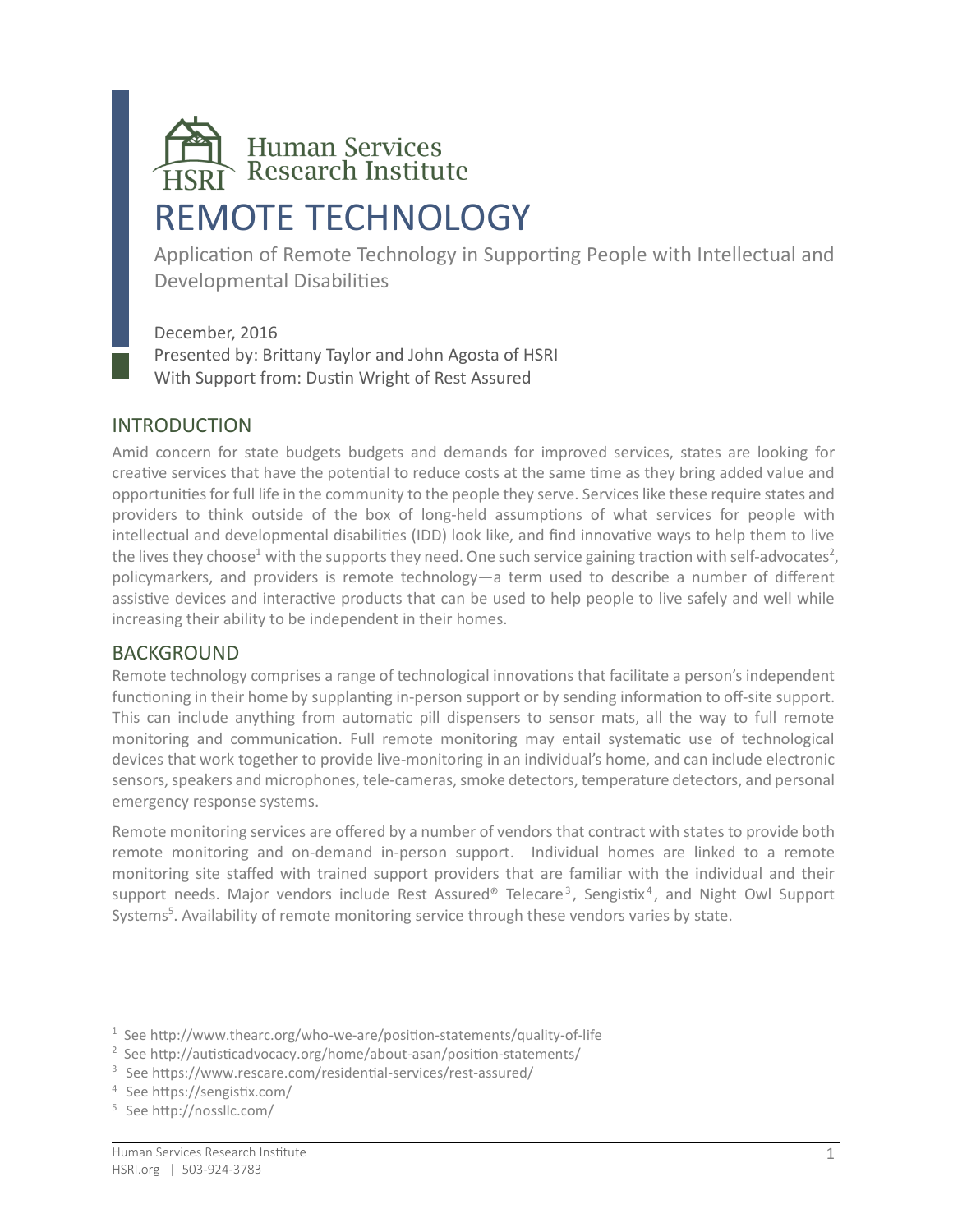Simple remote monitoring systems may be comprised of various sensor devices and smart technologies that feed information externally to family or staff. Examples of such technology might include an automatic pill dispenser that alerts staff or family if pills have been taken from a tray, or sensor devices that alert someone if an off-limits area has been entered. In systems that use camera technology, a twoway camera system is linked to the internet, allowing the individual to speak directly with remote staff to receive assistance, reminders, or request emergency in-person help if needed. Camera systems are typically located in communal areas of the home where the individual is likely to spend time, and not places where an individual may wish to go to gain privacy (such as a bathroom or bedroom). Systems are fully customizable, however, and can be located wherever individuals prefer.

A remote system is generally installed at a one-time cost, and is maintained thereafter through a monthly fee. Prior to installation of the system, the individual, and anyone else residing with them or working in the home, must agree to the use of such a monitoring system, and understand that their conversations and actions within range of the system may be subject to observation by the monitoring agency during designated hours.

# OPPORTUNITIES FOR USE

The opportunities that remote technology presents are best viewed in two ways: one as a service that can support people to live more independently in their homes, and another as an option for providers to supplement or supplant their workforce. As a service for increasing independence at home, remote technology can be a good option for individuals needing either sporadic support, or full-time support not requiring hands-on assistance. Further, remote monitoring technology can be used to support people with intellectual and developmental disabilities, as well as those with physical disabilities and the aging population. As a means of extending provider capacity, the details of engaging remote technologies merit much consideration. Nevertheless, the opportunity for providers to serve people more flexibly are great.

Monitoring technologies are tailored to individual needs, and so are ideal for people living alone, although they can also be utilized by people living with just one or a small number of other people, who may also utilize such technology. Generally, remote technology is not appropriate for people living at home with family in instances where the family receives funding to provide care for the individual, or for individuals living in large group settings. It may also be inappropriate for individuals with support needs in areas like mobility, feeding, or restroom use, which are better met by in-person support staff. However, remote monitoring services used in conjuction with on-site caregivers, or during times when support needs are lower, have been used to support people with greater needs.

To that end, remote technologies can also benefit providers, who may find ways to supplement or even eliminate some in-person staff time time. In some places, remote monitoring exists as a stand-alone service. Elsewhere, remote technology is housedwithin the bounds of an established service that requires the act of monitoring but which does not require on-site staff to do so. A complication to this is that many existing service definitions stipulate in-person presence (thereby precluding remote technologies altogether), or may note that remote monitoring is allowable, but cannot be billed at the same rate as inperson care. While this saves money on a system level, it prevents providers from capturing cost savings, which is likely to disincentivize the service. If states can find ways to incentivize remote technologies by allowing providers to share some portion of cost savings, the service is likely to be viewed favorably, and adopted more widely.

Complications aside, remote technology services can provides opportunities for providers to stretch the capacity of existing staff and to engage in services with greater flexibility. Around-the-lock remote monitoring services may be provided to persons with great functional independence, but who might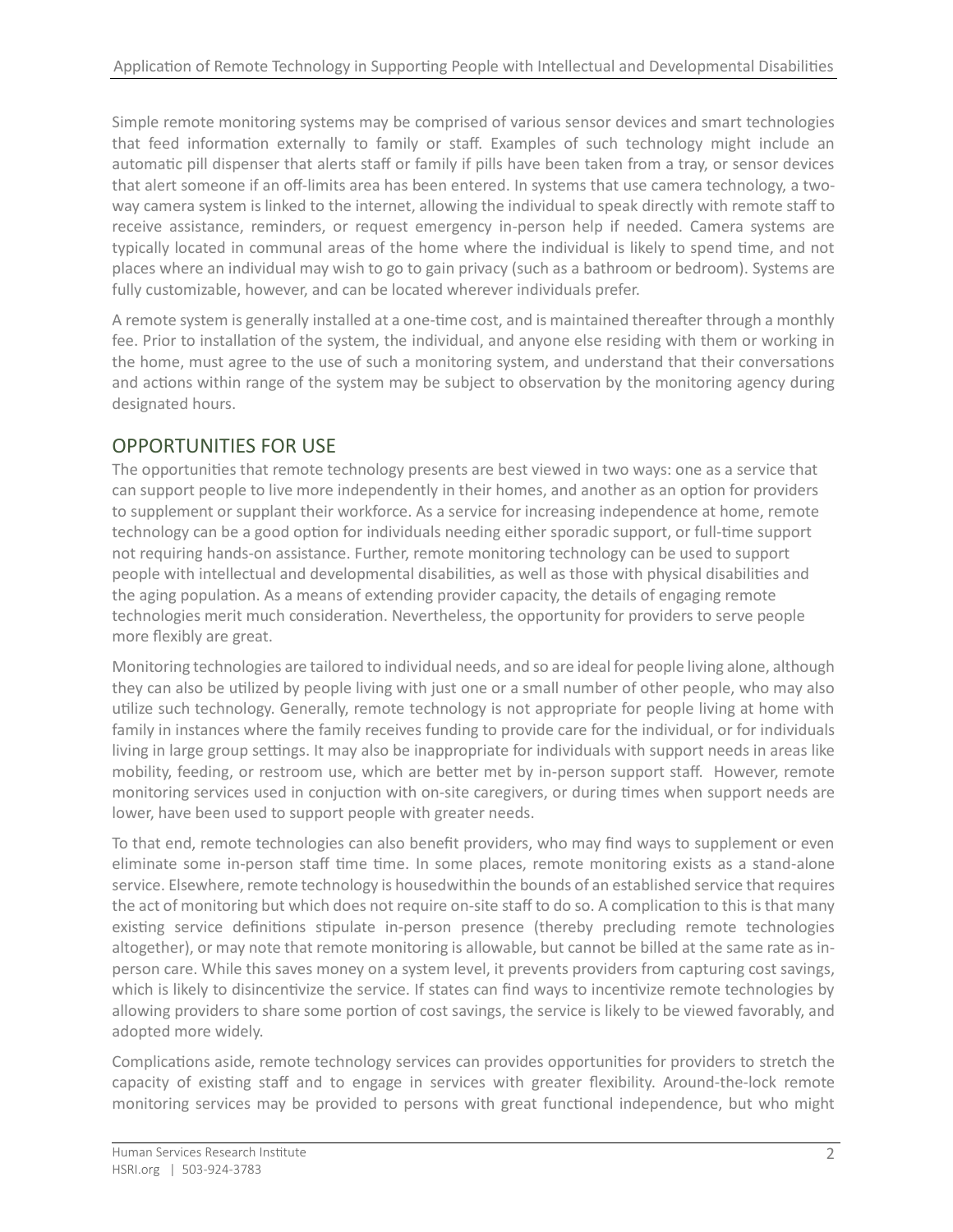benefit from continuous monitoring due to safety concerns. Sporadic remote monitoring can also be provided at specific times or in instances when little support is needed, such as during sleep hours, with in-person support is provided during other times. The ability to customize the amount of remote monitoring and to mix it with in-person support allows providers to use staff judiciously, while at the same time allowing people to live more safely at home. This service may also provide a means of serving individuals in rural or remote areas, or other locations where staffing limitations may exist. Utilizing remote technology interchangably with in-person staff, around the clock for individuals not requiring inperson staff, or in areas where this may not be continually available may be attractive to providers wishing to extend their capacity, and to use existing staff more flexibly.

# DEVELOPING A REMOTE MONITORING TECHNOLOGY SERVICE

Several states, including Colorado, Illinois, and Wisconsin, currently offer adaptive equipment or aid services that are defined in such a way that they can include remote technology. Wisconsin's 1915(c) Waiver (Community Integration Program DD), for instance, defines Adaptive Aids as

…devices, controls or appliances which enable persons to increase or maintain their abilities to perform activities of daily living, participate in typical home and community activities, control their environment and prevent institutionalization…(and which) facilitate self-reliance and independence and community participation may decrease the need for paid care and may reduce the risk of institutionalization…(these) consist of any device that achieves any of the objectives specified in this definition.

Colorado's 1915(c) Waiver (CO DD) includes a specification that Residential Habilitation services may include "supervision services which ensure the health and welfare of the participant and/or utilizing technology for the same purpose". Service definitions such as these allow for a compendium of adaptive and/or technological supports to be utilized as a part of a service, but may require review of request and approval on a per-person basis.

Other states specifically offer remote technology as a part of their Medicaid Waiver services, including Indiana and Ohio. Ohio's 1915(c) Waiver (OH Individual Options) specifies two unique services: Remote Monitoring Equipment and Remote Monitoring. Remote Monitoring Equipment is defined as "the equipment used to operate systems such as live video feed, live audio feed, motion sensing system, radio frequency identification, web-based monitoring system…the equipment used to engage in live two-way communication." The Remote Monitoring service, then, is defined as

…the monitoring of an individual in his or her residence by remote monitoring staff using one ore more of the following items: live video feed, live audio feed, motion sensing system, radio frequence identification, web-based monitoring system, or other device approved by the department.

Draft language from Ohio's 1915(c) Waiver moves the services into the spotlight by striking a previous definition, which specifies remote technology "shall only be used to reduce or replace the amount of homemaker/personal care or community inclusion," and replaces it with language that mandates that remote technology be used to "promote…automony and minimize dependence on paid support staff and should be explored prior to authorizing services that may be more intrusive, including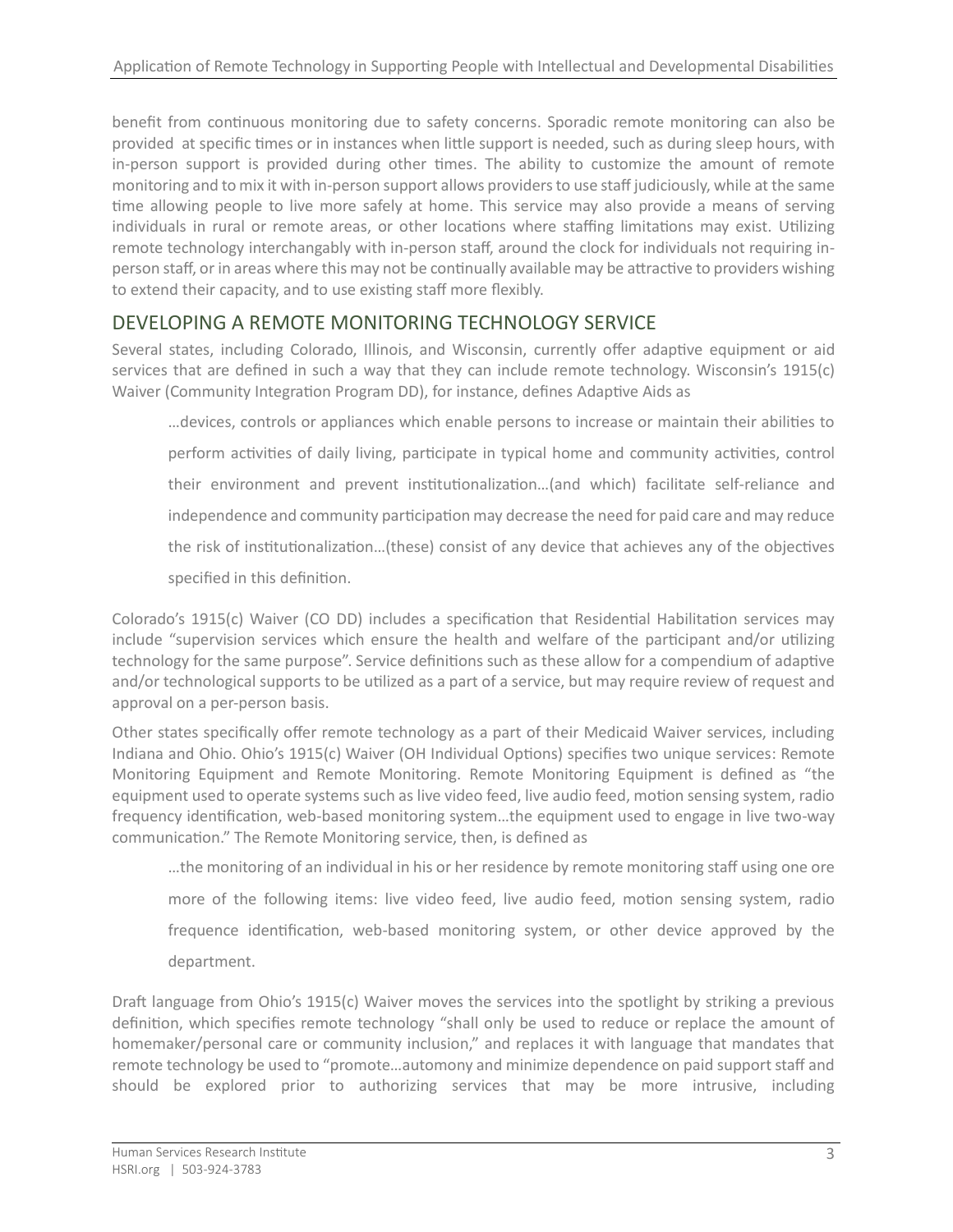homemaker/personal care or community inclusion, as applicable."<sup>6</sup> Viewing remote technology as a means to reduce dependence on paid support, coupled with an actionable definition and clear rate structures, sets the stage for remote technology to be more favorably viewed, and especially so if concerns grow over workforce availability.

Indiana's 1915(c) (IN Community Integration and Habilitation) Waiver offers a service called Electronic Monitoring (changed to Remote Support Technology in October 2016, upon combination with Emergency Response System Services), which consists of "the provision of oversight and monitoring within the residential setting of adult waiver participants through off-site electronic surveillance...(and) the provision of stand-by intervention staff prepared for prompt engagement with the pariticipant(s) and/or immediate deployment to the residential setting."

An additional consideration that must be made in developing a remote technology service is the need for internet connection in the home of the service recipient if the service is to include audtio and video monitoring. Internet services that facilitate this technology are necessary, but may be difficult to get Medicaid reimbursement for because they may also be used for activities outside of the service which are not a part of the service definition or plan. Agencies considering adoption of remote technology may need to consider alternative sources of funding for this element of the service, and must give consideration to risks associated with providing for internet services for individuals in their service.

## SETTING RATES FOR REMOTE TECHNOLOGY

Rate setting for remote technology involves many considerations. To begin, one-time installation costs must be accounted for. Afterwards, costs of maintaining the technology, providing human monitoring, and having available immediate human assistance, if needed, must be taken into account. It will likely be necessary to maintain a one-time installation cost for this service, an additional service and rate structure for ongoing monitoring (hourly, weekly, or monthly), and one additional service and rate for as-needed in-person support. Due to the need for individuals receiving this service to be independent enough to remain in their homes without in-person support for period of time, it may be difficult to find large numbers of people who want and can use this service. Consideration, therefore, must be made to the number of people that would need to utilize the service in order for its provision and maintenance to be cost effective.

In addition, states must weigh the potential for cost savings against disincentivizing provision of the service. If the rates for monitoring or on-demand staff are too low, providers are unlikely to want to provide the service if higher rates are available for other in-home support services. Consideration of the nature of the provider network, existing regulations around in-home staff requirements, and demand for such a service must be made prior to implementing a remote monitoring technology service. If adopted, states will need to consider what to pay when the service is delivered to a single person in a home or shared among multiple people receiving the service, and also make critical decisions around the activities that can be associated with this service.

States that permit provision of remote technology services under a broad service definition such as Adaptive Aids or Residential Habilitation are bound to pay the rate(s) they have associated with these services, unless otherwise specified in Waiver language. This presents a difficulty when remote technology is provided under a one-time or lifetime rate, as this service contains ongoing costs for the

 $\overline{a}$ 

 $6$  This language is in draft form only, and is re-printed with with the permission of Ohio Department of Developmental Disabilities.